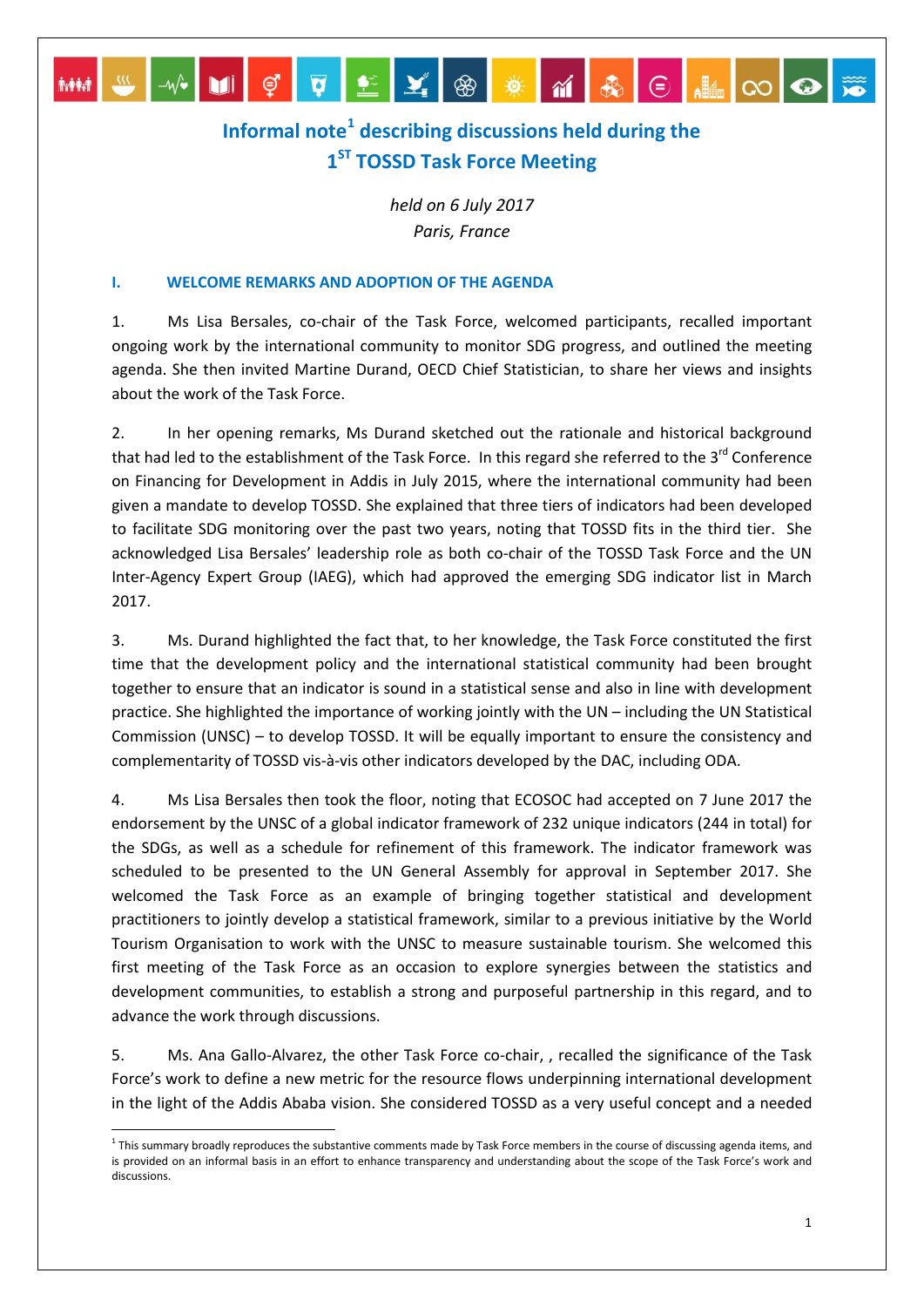tool for both recipient countries – to have a much better understanding of flows to their countries – and for traditional and new providers – to recognise the efforts they are making towards sustainable development. TOSSD is not a replacement for ODA: it will help strengthen ODA and enhance understanding about development finance, including innovative instruments and the role of the private sector.

6. Mr Haje Schütte, Head of the Statistics and Development Finance Division of the Development Co-operation Directorate, then facilitated an ice breaker session to help Task Force members begin to get to know one another.

# **II. WHAT IS TOSSD?**

7. Mr Schütte introduced TOSSD by situating it in the international work on development finance and presenting the value proposition of TOSSD, the two-pillar framework of TOSSD and a first vision for TOSSD data.

8. Lisa Bersales welcomed the willingness of the OECD to open up the discussion on TOSSD beyond its membership based on work it has carried out since 2014. The co-chair called on the Task Force to hold operational and practical discussions. She then opened the floor for questions and answers.

9. One Task Force member expressed strong support for the multi-stakeholder composition of the Task Force and recalled the unfinished business of the MDG partnership regarding the respective obligations of the North and the South. Having a discussion outside the UNSC will help mitigate the potential issues that divided the UNSC back in 2007. The member also stressed that Task Force work could help tackle the issue of illicit financial flows.

10. Another Task Force member queried about the extent of coordination between the two lead OECD Secretariat Directorates (STD and DCD), and wondered how TOSSD could be incorporated in the SDG framework given that it was not part of the Tier 3 indicator list.

11. SESRIC then presented their organisation. The Statistical Economic and Social Research and Training Centre for Islamic Countries (SESRIC) is a subsidiary organisation of the Organisation of Islamic Co-operation (OIC), established in 1977. Its mandate covers statistics (especially enhancing statistics in NSOs in member countries, monitoring development of statistics in member countries, and collecting statistical data in economic and social issues in member countries); research (carrying out assessments of statistical challenges faced by OIC countries as a group and tackling them through technical cooperation), and technical co-operation (e.g. organising joint events with national and international institutions).

12. Another Task Force member expressed thanks for having been invited to the Task Force as a voice from the developing world and explained that, in their country, the Ministry of National Planning is in charge of technical co-operation in support of the SDGs, with a High Level council on the SDGs incorporating several national institutions. A specific TOSSD group had been created to support this framework with statisticians and economists. Their country had a dual role as both a developing country and a provider of technical assistance, and a statistical system had been established to track these resources.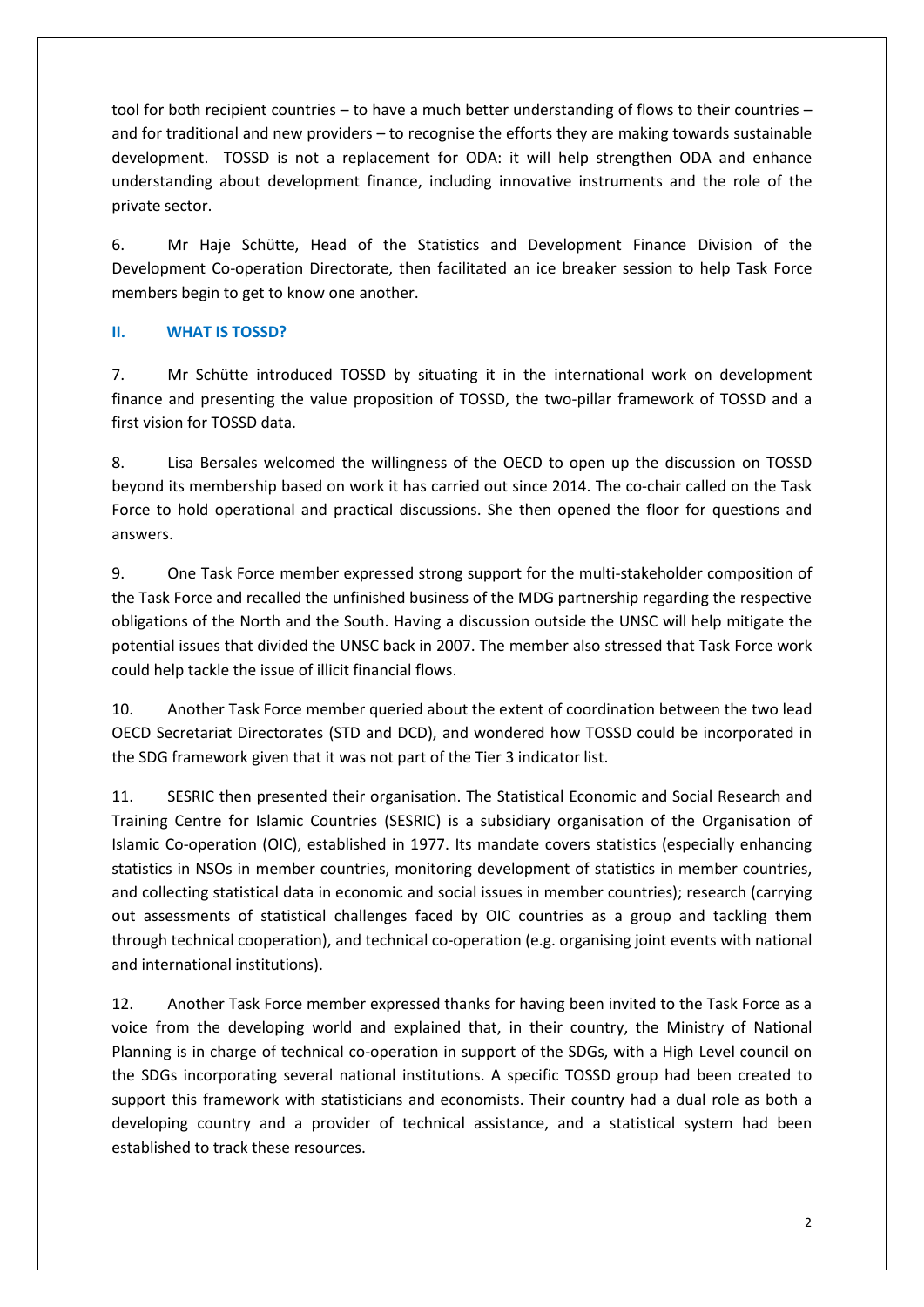13. Another member asked whether TOSSD would focus more on resource mobilisation or on tracking finance.

14. Lisa Bersales explained that TOSSD was not yet on the Tier 3 indicator list, but noted that the UNSC had stated they will not stop any group from developing new indicators. The next two years will be about refinement of the existing lists, but the IAEG will still be able to consider new and revised indicators. The UNSC does not want to wait for a major revision of the SDG indicator framework in 10 years' time.

15. Ms Durand clarified that the work to be done by the OECD on implementing the SDGs is detailed in an "Action Plan" approved by the OECD Council. The Action Plan covers many areas of work related to implementing the 2030 Agenda, and the OECD Committee on Statistics and Statistical Policy (CSSP) takes very seriously its role in coordinating OECD work within this framework. As regards the statistical area, the OECD Action Plan covers three major activities: providing data and indicators where relevant in collaboration with the UN system; developing methodological work - in particular, Tier 3 indicators (TOSSD is a practical example in this regard); and capacity building in developing countries, working closely with Paris21.

16. Haje Schütte confirmed that the focus of TOSSD will be on tracking finance that will help to better understand the mobilisation of SDG-relevant financing resources.

## **III. CLARIFYING KEY CONCEPTS EMBEDDED IN THE TOSSD DEFINITION**

## **"Sustainable Development"**

17. Many Task Force (TF) members agreed on the need for key guiding principles to assess whether an activity could be counted in TOSSD as support for sustainable development. Suggestions from the floor in this regard included building on what already exists, establishing a methodology that is simple and credible, and ensuring the quality and consistency of data collected.

18. Many TF members expressed support for options 1 and 3 in the issues paper. Option 1 (establishing criteria for TOSSD-eligibility based on the UN definition of sustainable development) could be used as a chapeau based on a possible shorthand definition e.g. "sustainable economic growth with social inclusion and without compromising the environment". Option 3 (identifying as sustainable those development activities that directly correspond to a specific SDG target) could then help further refine TOSSD eligibility criteria. Several members spoke in favour of a broad approach to sustainable development and cautioned against linking TOSSD too closely to the SDG indicators, as these still had many gaps and were sometimes oversimplified.

19. One TF member proposed that the correlation between SDGs and TOSSD should be made clear, and attached importance to the conformity of financial flows captured by TOSSD with international standards. It was also pointed out that TOSSD was not included in the SDG indicators agreed at the UNSC meeting in March 2017. The co-chair responded that TOSSD may be included in future discussions of the UNSC. The Secretariat will look into the work on sustainable development carried out by the Conference of European Statisticians to see how it could contribute to the work of the Task Force.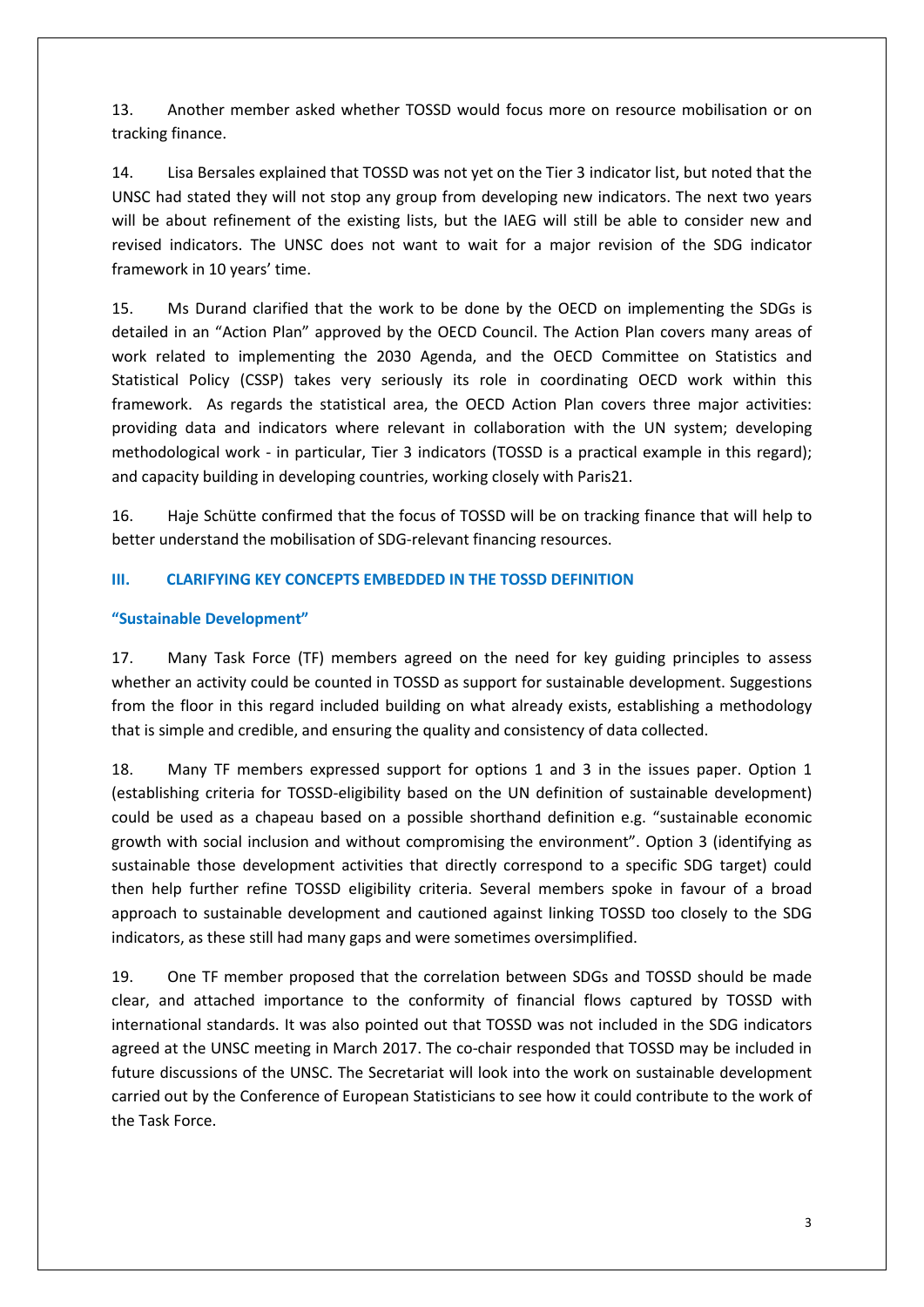## **"Officially supported"**

20. Most TF members supported the idea that including only official flows in the TOSSD framework will not allow development actors to see the full and exact picture of development finance at country level. Hence the necessity to capture in the framework officially supported resources. Most TF members were of the view that while amounts mobilised should be part of the framework, they should be presented separately.

21. There was broad support to include, even beyond state-owned enterprises, companies "under significant government influence" in the TOSSD framework. Further research is needed to better understand and clarify how data on these companies' activities could be captured in a practical manner.

22. Some TF members highlighted the importance of data on broader flows to developing countries and proposed that the TOSSD framework also capture "satellite indicators", such as development co-operation provided by private philanthropies. Illicit financial flows were also mentioned in this regard.

23. One TF member proposed looking into the possibility of including a representative of a multilateral development bank in the Task Force given these institutions' significant experience visà-vis officially supported flows and the mobilisation of private capital.

## **"Developing Countries"**

24. There was no emerging consensus on this particular topic and further discussion is needed. Several TF members proposed that the DAC List of ODA Recipients or the World Bank list be used for the sake of simplicity. Others felt that these lists could be a starting point for discussions, with the possibility of establishing a broader list.

25. Several options were put forward toward establishing an initial list of developing countries, recognising that this was a very sensitive issue, including within the UN:

- One TF member emphasised the high number of poor people residing in middleincome countries and proposed looking at the ECLAC methodology for defining "developing country" that takes into account several dimensions beyond GNI per capita. In line with the SDG's "leaving no one behind" principle, TOSSD could include countries that have recently graduated from ODA.
- Others proposed adding additional criteria (still to be determined) to existing criteria, and setting upper boundaries to determine eligibility.
- One TF member proposed a mixed approach with a first process where countries would opt-in voluntarily, and a second phase where additional countries would be added to the list of TOSSD-eligible countries based on SDG criteria still to be developed.
- One TF member thought that option 3 (make the list flexible with an opt-in, opt-out option – given the universality of the 2030 Sustainable Development Agenda) would nevertheless need to rely on a technical threshold to have a clear criterion for eligibility.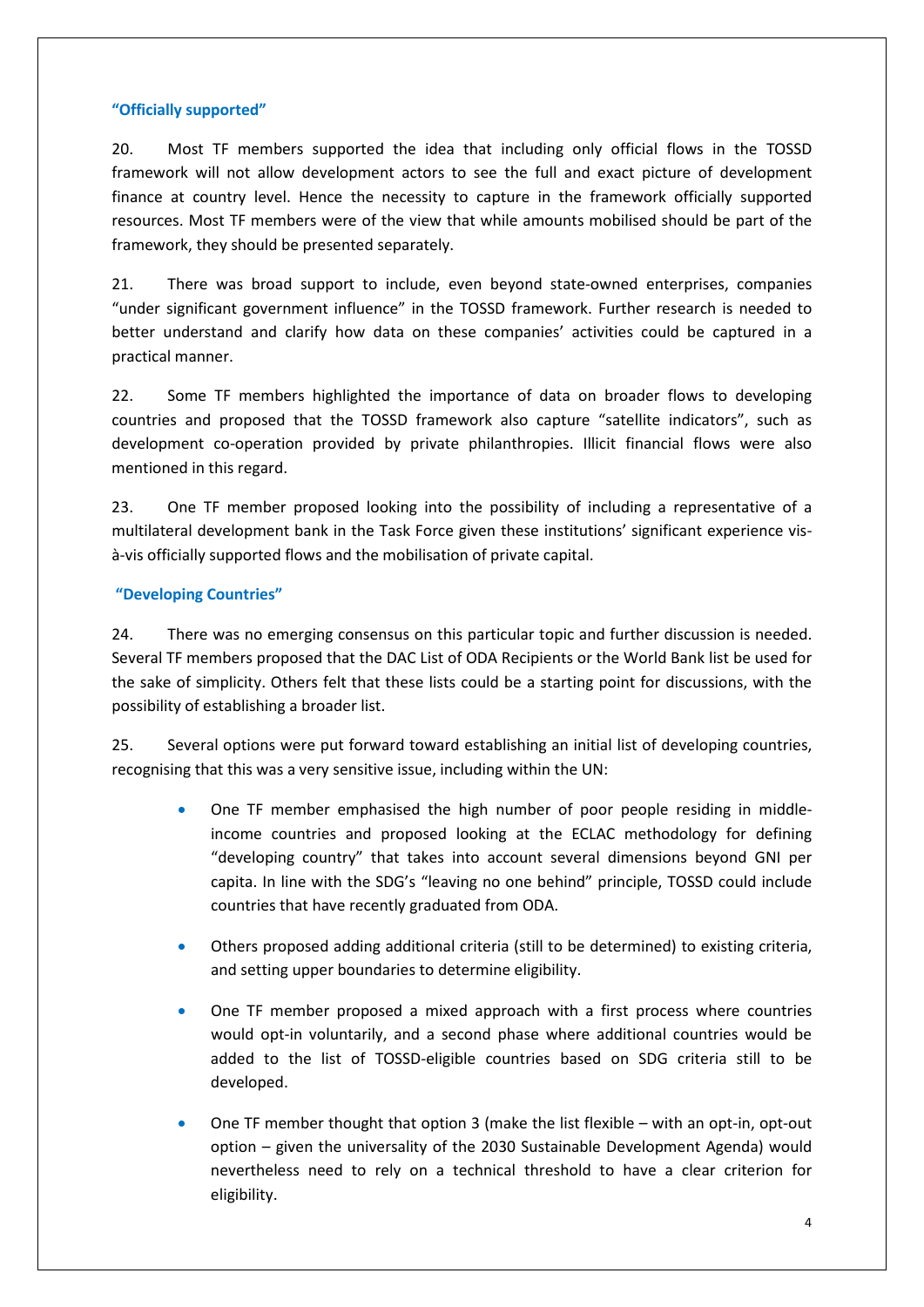• One TF member proposed having two lists, the DAC List of ODA Recipients and the opt-in list, to signal opportunities for investments.

26. Future TF work on the definition of "developing country" should include a reflection on the mechanism for updating the list over time.

# **Alignment with partner countries' priorities**

27. There was general agreement that the alignment of resources with the goals and objectives of the SDGs should be the principal eligibility criterion for TOSSD. Many TF members felt that, given the broad scope of the SDGs, TOSSD flows should not send the signal that some SDGs were less important than others and therefore should not be part of the framework. Establishing TOSSDeligibility on the basis of alignment with country priorites might discount investments in good governance, gender, sexual rights, human rights, access to information and empowerment – all of which, at developing country level, may not be identified by government authorities as priority development objectives and enshrined in national development strategies. Finally, the issue of country priorities shifting from one year to another would challenge the eligibility of TOSSD activities and the comparability of TOSSD data over time. Alignment with national priorities was deemed important but should not necessarily be a strict TOSSD eligibility criterion. The work of the Conference of European Statisticians could be instructive for future TF work on this issue.

# **IV. MEASUREMENT ISSUES: RELEVANT INTERNATIONAL STATISTICAL NORMS AND VALUING TECHNICAL CO-OPERATION**

#### **Measuring flows on a gross or net basis**

28. The Task Force was asked whether information on reflows was required for establishing a complete and transparent picture of cross-border flows to developing countries supporting sustainable development and to make it possible to compare the flows across countries. The discussions revealed an emerging consensus that information on both gross flows and reflows would be necessary, but that the headline figure for TOSSD should be on a gross basis.

29. Specific comments from participants are summarised as follows:

30. On one side, six Task Force members favoured measuring TOSSD on a gross basis as the headline figure. The main reason for doing so was simplicity (information on reflows is more difficult to track). Other reasons mentioned were:

- Reflows are less relevant in the TOSSD framework the most important aspect is measuring the totality of what the country receives to reach the SDGs.
- Looking at the gross figure gives an idea of the intensity of development co-operation.
- For some financial instruments (e.g. loans, equity) the TOSSD figure would be zero, which would not be legitimate.
- The gross figure is easier to understand for the taxpayer.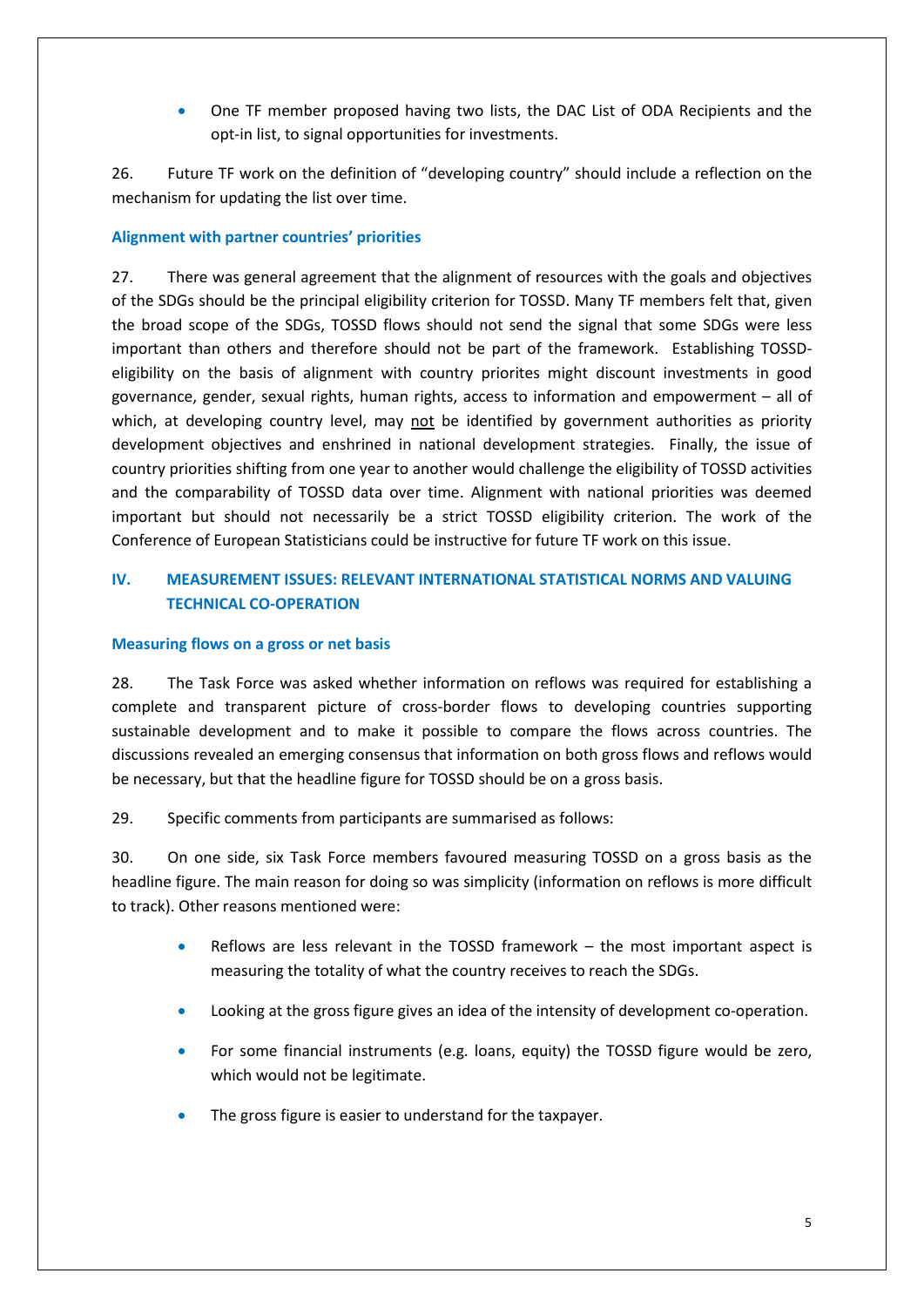- Measuring the headline figure on a net basis would be misleading since successful financing packages generating returns on capital would understate contributions by relevant providers.
- The main aim of TOSSD is to provide information on the flows for sustainable development: measuring TOSSD on a net basis has a nullifying effect of the total aggregate. It can be accepted for ODA since it measures donor effort, but it would not be optimal for TOSSD.

31. Six other Task Force members argued that information on reflows should also be published to capture TOSSD flows on a net basis, mainly for accuracy and transparency purposes. Moreover, one member observed that that information needs might be different for different types of users.

32. Another Task Force member indicated that, in order to decide whether the headline figure should be on a gross or net basis for TOSSD, the issues to take into account include i) the added difficulty of reporting by countries which are both providers and recipients of development finance and ii) whether short-term investment would be incentivised by making the gross figure the headline (as certain financial instruments generating earnings could be counted more than once).

33. One Task Force member suggested that other existing development statistics such as those from the World Bank and other organisations should be utilised in efforts to develop the TOSSD framework.

34. One Task Force member highlighted the need to have strong and credible statistical systems in place in developing countries so that they can ensure adequate transparency and accountability regarding flows and reflows across national borders. Further, consistency regarding the statistics would only be possible over time, since there is a lag to secure information on reflows.

35. Another Task Force member argued for measuring TOSSD on a net basis, similar to the approach for measuring foreign direct investment flows. This would imply having more information on both disbursements and reflows, which is desirable. Simply ruling out this option on the basis that it would create too many difficulties where capacity was scarce is not acceptable: it will also be necessary to build statistical capacity over time in all countries in order to ensure good statistical systems are established.

36. The Secretariat noted that each metric has its own specific purpose, and expressed the view that both gross and net flow data should be provided whenever feasible. Moreover, it would be important to look at what to do with reinvested earnings in order not to incentivise shorter-term investments. Another issue that should be studied is non-flow instruments such as guarantees. Finally, the issue of having building blocks and/or satellite indicators rather than a single headline figure might be more useful for different types of users.

# **Technical co-operation**

37. Task Force members were asked whether the use of purchasing power parities (PPPs) would ensure a more consistent and comparable picture of technical co-operation flows and whether other measurement methodologies could alternatively be used. In particular, if PPP equivalents were to be used for TOSSD flows, participants were asked whether i) it should be applied to only technical cooperation or to all TOSSD modalities and ii) it should be measured simultaneously and in parallel in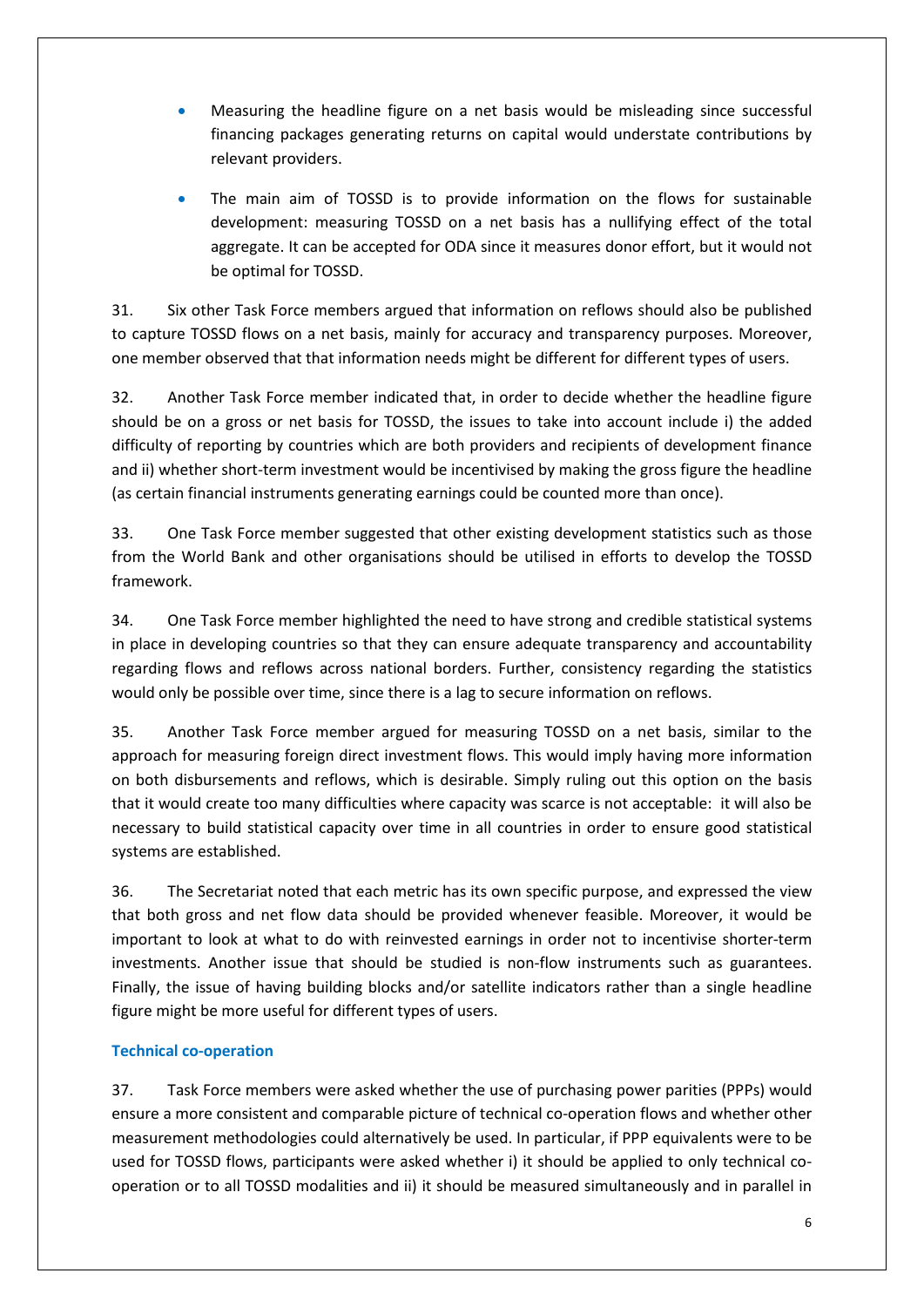national currencies, USD and PPP or whether PPP-adjusted TOSSD should be the main measurement methodology for the TOSSD framework.

38. One Task Force member mentioned than in Africa there is very little use and appreciation of internationally comparable figures. The International Comparison Program (ICP)<sup>[2](#page-6-0)</sup>, however, could become a useful approach and a step forward. In the 2011 ICP programme, Africa did quite well in collecting and obtaining data. However, there is a still a lot of work to be done. One could be enthusiastic – but not optimistic – about obtaining the data.

39. Two Task Force members mentioned that they could not respond to the questions, noting that it would depend on what one wants to achieve and what one wants to measure (donor effort or impact on the recipient country). Provider countries would probably prefer to use their own currency to avoid the volatility effects of exchange rates. The use of PPPs would probably be more useful for recipients of technical co-operation. In this case, by using PPPs one would be assuming that the money is used to value local goods and services, which is not necessarily the case in many countries. For example, to provide technical co-operation, many countries hire international consultants who are paid in USD and not in the local currencies of either the provider or the recipient country. In such a case, using PPPs would not make sense. If the aim were to emphasise the effort that a provider makes, then using PPPs might not be a good measure.

40. Moreover, PPPs might not be produced in a timely enough basis, which would frustrate measurement efforts. One of the uses of PPPs is to provide estimates of extreme poverty, and the World Bank's Commission on Global Poverty had recommended holding constant the yardstick for measuring extreme poverty (at USD 1.90 a day in 2011 PPPs) for the 2015 to 2030 period to make them more stable, which suggested the importance of timing in assessing the use of PPPs. Therefore, some further analysis might be needed on the use of PPP vs. exchange rates and its practical constraints.

41. One Task Force member suggested that the use of PPPs is not in line with the objectives of TOSSD.

42. Another Task Force member highlighted a study conducted by Mexico on the estimation of the cost of technical assistance through PPPs, which had been presented at a statistical seminar back-to-back with the July 2017 OECD Development Assistance Committee's Working Party on Development Finance Statistics meeting, and recommended that the presentation be circulated to Task Force members. The member argued for the use of PPPs only for the "in-kind" portion of technical assistance. If there is a call for tenders in order to provide technical assistance, then it is not an "in-kind" provision but a flow – and therefore the value of the flow should be used.

43. One Task Force member favoured the use of PPP for all TOSSD flows and recommended that "PPP-adjusted" be the main measurement approach for the TOSSD framework. Another member signalled the importance of procurement because when a country receives technical co-operation it is not always visible what the country is obtaining – and it might not achieve what is needed and expected with the technical assistance that is provided.

<span id="page-6-0"></span> <sup>2</sup> ICP is a global statistical initiative established in 1970 to produce internationally comparable price and expenditure data as well as purchasing power parity estimates to facilitate cross-country comparisons of price levels, Gross Domestic Product and related economic aggregates in real terms and free of price and exchange rate distortions.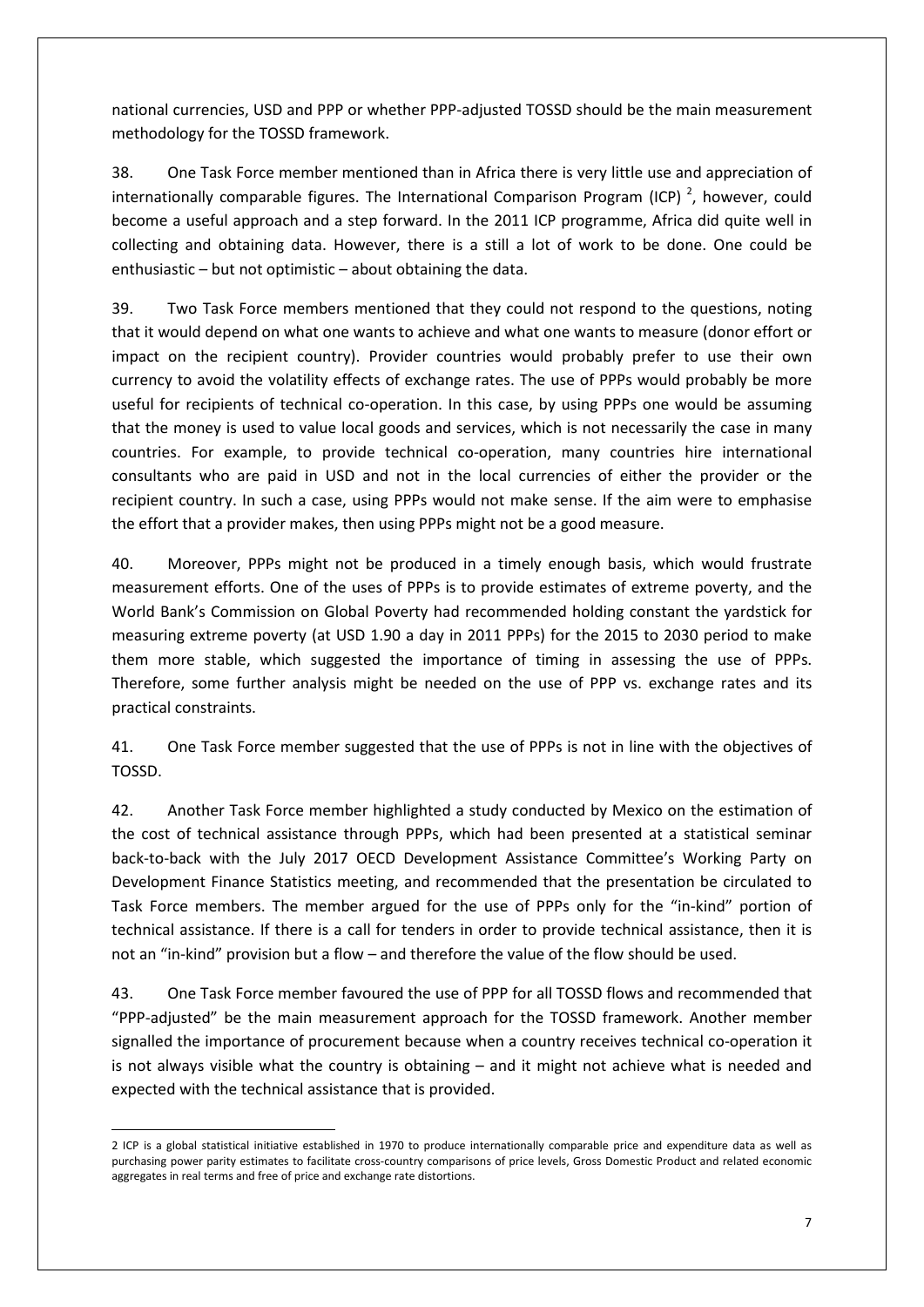# **V. TOSSD-ELIGIBILITY OF SPECIFIC FINANCIAL INSTRUMENTS**

44. The Secretariat introduced to the Task Force the recently updated OECD taxonomy of financial instruments and invited members to consider whether they found it appropriate and sufficiently developed in order to consider using it in the context of TOSSD.

45. In general, Task Force members considered the taxonomy helpful as a starting point for TOSSD data presentations. In particular,

- One Task Force member welcomed the new category for tracking guarantees, although guarantees are not a flow as such.
- One Task Force member commented that the classification could be enhanced to properly reflect the different instruments included in Islamic finance and offered some assistance in this area.
- Another Task Force member suggested also looking at the classification system developed by the European statisticians' community and the extent to which financial intermediation tools as spelled out in their work could be better captured.

## **Amounts mobilised from the private sector**

46. The Secretariat invited a discussion on the relevance of capturing in the TOSSD framework the mobilisation effect of public interventions on private investment, potentially building on the recently developed OECD methodologies for measuring the amounts mobilised.

47. In general, Task Force members were in favour of having the amounts mobilised from the private sector by official development finance interventions as part of the TOSSD framework. Nevertheless, there were important distinctions drawn in discussing this matter:

- Two Task Force members were supportive of including the amounts mobilised as an integral component of the TOSSD headline figure, while four others expressed the view that this information should be included within the overall TOSSD framework but presented separately from the official flows.
- Two Task Force members highlighted the importance of ensuring that the measure only includes amounts mobilised where a causal link could be demonstrated with the official intervention.
- It was also suggested to look more closely at cases where it might be difficult to properly link mobilisation to specific interventions (e.g. where the national government guarantees local entities which may also benefit from external support).

# **Export credits**

48. In this session Task Force members were invited to discuss the extent to which the TOSSD measure should also include some commercially-motivated activities, and in particular officiallysupported export credits, given that they also finance – or co-finance – important infrastructure projects in developing countries.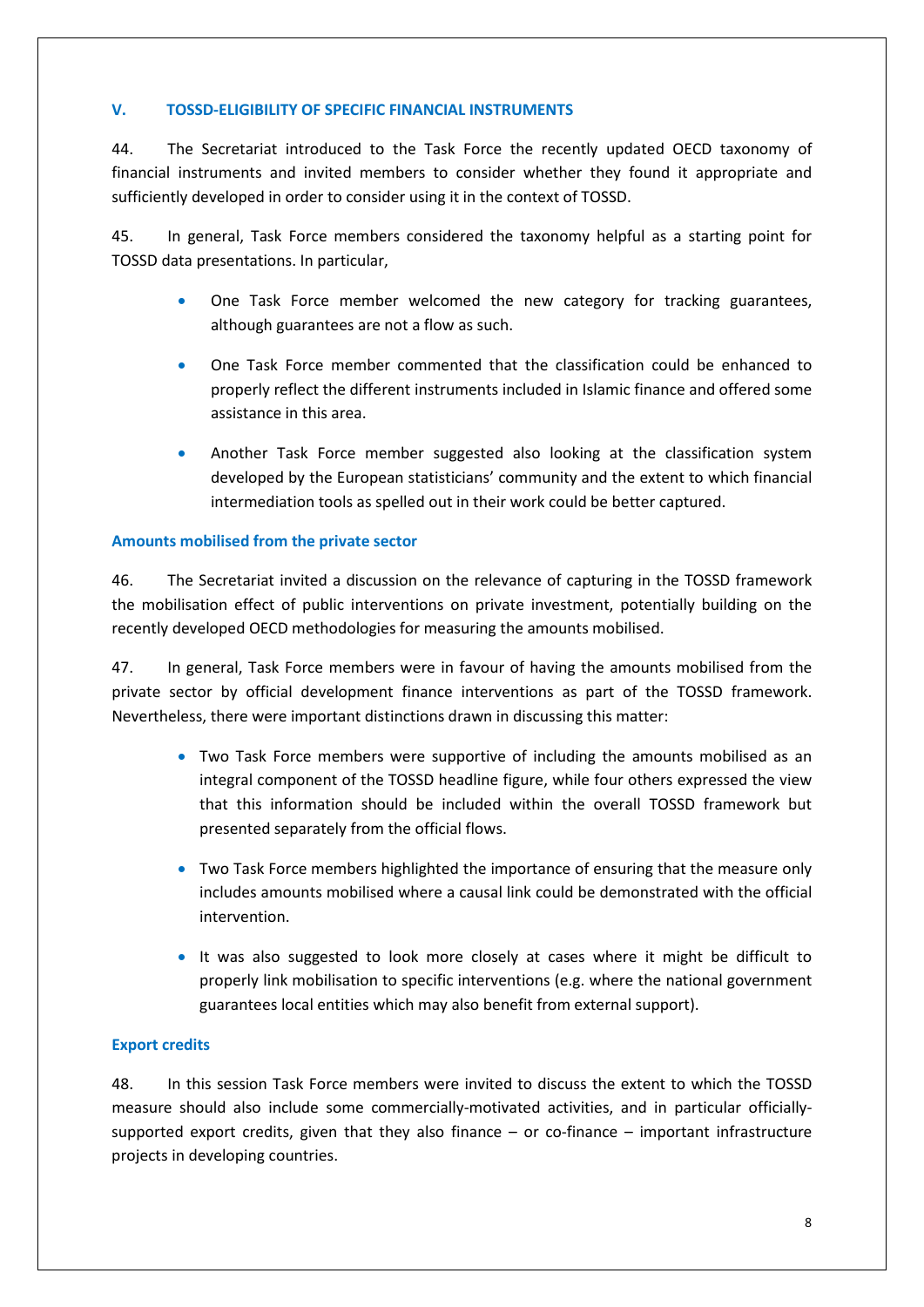- Five Task Force members were in favour of tracking export credits in the TOSSD framework in order to get a better understanding of the big picture of developing countries' total resource receipts, but as a separate indicator given their demanddriven nature.
- One Task Force member highlighted that some export credits may pursue a development objective in certain circumstances (e.g. when associated with ODA financing) and that, only in such circumstances, could they could be considered for inclusion in TOSSD.
- Another Task Force member further cautioned about the importance of capturing this information on a net flow basis in order to avoid a statistical bias given the generally large volumes of export credits accorded to developing countries in support of international trade.
- Moreover, one Task Force member mentioned the development impact of the South African Customs Union, which is mainly driven by export credit operations, and suggested also using this example when addressing the question of possible TOSSDeligibility criteria for export credits.
- Four Task Force members (essentially DAC members) strongly cautioned against presenting export credits as development finance, in particular in the light of ongoing discussions with the OECD Export Credit Group on ODA modernisation of Private Sector Instruments (PSI).
- One Task Force member suggested presenting this type of financing separately (not in the TOSSD measure) in order to get a better understanding of the big picture of developing countries' total resource receipts.
- 49. The conclusion was that, in general, export credits would not be included in the TOSSD measure.

# **VI. TOSSD Task Force: draft terms of reference and proposed working methods**

50. TOSSD Task Force members were invited to comment on a draft terms of reference. Comments were as follows:

### **Draft terms of reference: purpose and role**

51. Two Task Force members recommended making the mandate of the Task Force more clear and explicit and clarifying the relationship between the Task Force and the SDGs. The overall international context is necessary as part of making the case for TOSSD, and some aspects that could be included in this regard are the global financial architecture, the role of multinationals, G20 summits and development of global value chains.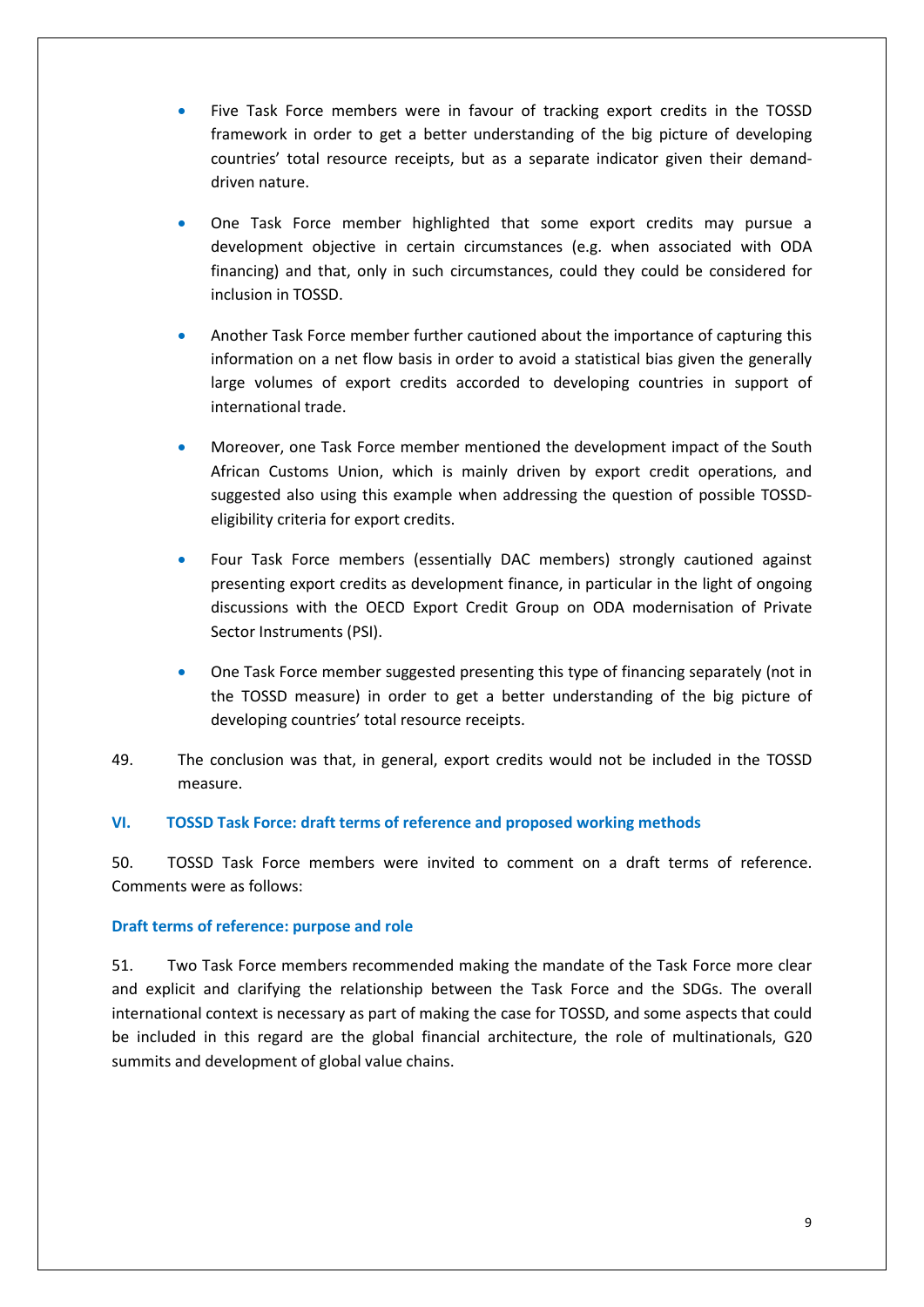52. Co-chair Lisa Bersales supported these comments, noting it would be important to make the case for establishing the Task Force in order to present TOSSD work to the UNSC. She suggested that the Secretariat might approach some members in order to work together with them on some issues in small groups.

# **Draft terms of reference: composition and working methods of the TOSSD Task Force**

53. The importance of involving the UN early in the process of developing the TOSSD framework was mentioned by several participants as a way of ensuring continuing support and and buy-in. One Task Force member argued for the need to systematically embed the UN system into the working methods of the Task Force, and making more explicit the role of UNDESA or the Inter-Agency Task Force on Financing for Development. Another Task Force member suggested including members of UNDESA as part of the TOSSD Task Force bureau. In the same line, another Task Force member suggested that the Task Force should seek a mandate from the UN before presenting its work and proposed that the director of the Statistics Division of UNDESA could advise on this. A representative from the UN Financing for Development Office (FfDO in UNDESA) participating in the Task Force meeting indicated an intent to hold discussions with UN colleagues, including the head of the UNDESA Statistics Division, about the possibility for the UN to have a greater role in the work of the Task Force.

54. Organising meetings in New York was further suggested as a way to reinforce the participative, open and international character of the Task Force. One Task Force member called for more specificity about the timing aspects of future consultations.

55. With regards to the composition of the Task Force, one member suggested indicating in the preamble more clearly the fact that in the membership there are representatives from national statistical offices, which also strengthens the link with the UNSC. The text should also explicitly state that there are two co-chairs, one being a chief national statistician and the other being a development professional, which is fully in line with the multidisciplinary work of the Task Force and its duality in term of composition e.g. from both the statistical and the development communities.

56. One Task Force member proposed including development banks as members of the Task Force, and another suggested involving key users of TOSSD data in the Task Force beyond representatives from development policy and national statistics offices. This involvement should be more proactive than just making documents available in the public domain. As an example, one or two of those key users could be part of the Task Force. Two other Task Force members argued for the active participation of civil society organisations that work on development co-operation data e.g. Aid Data (as a member of the Task Force or involved in future consultations) in order to facilitate the future implementation of TOSSD.

57. Finally, one Task Force member highlighted that the working methods proposed are very ambitious – and that it would be realistic to be cautious about what can be achieved.

58. The Secretariat expressed appreciation for all the comments received. In response, it noted that Task Force engagement with civil society is an issue that had been discussed for future work on the second pillar (global public goods) of the TOSSD framework. Moreover, the Secretariat is considering involving civil society and other key users of TOSSD statistics through organising internet-based consultations.